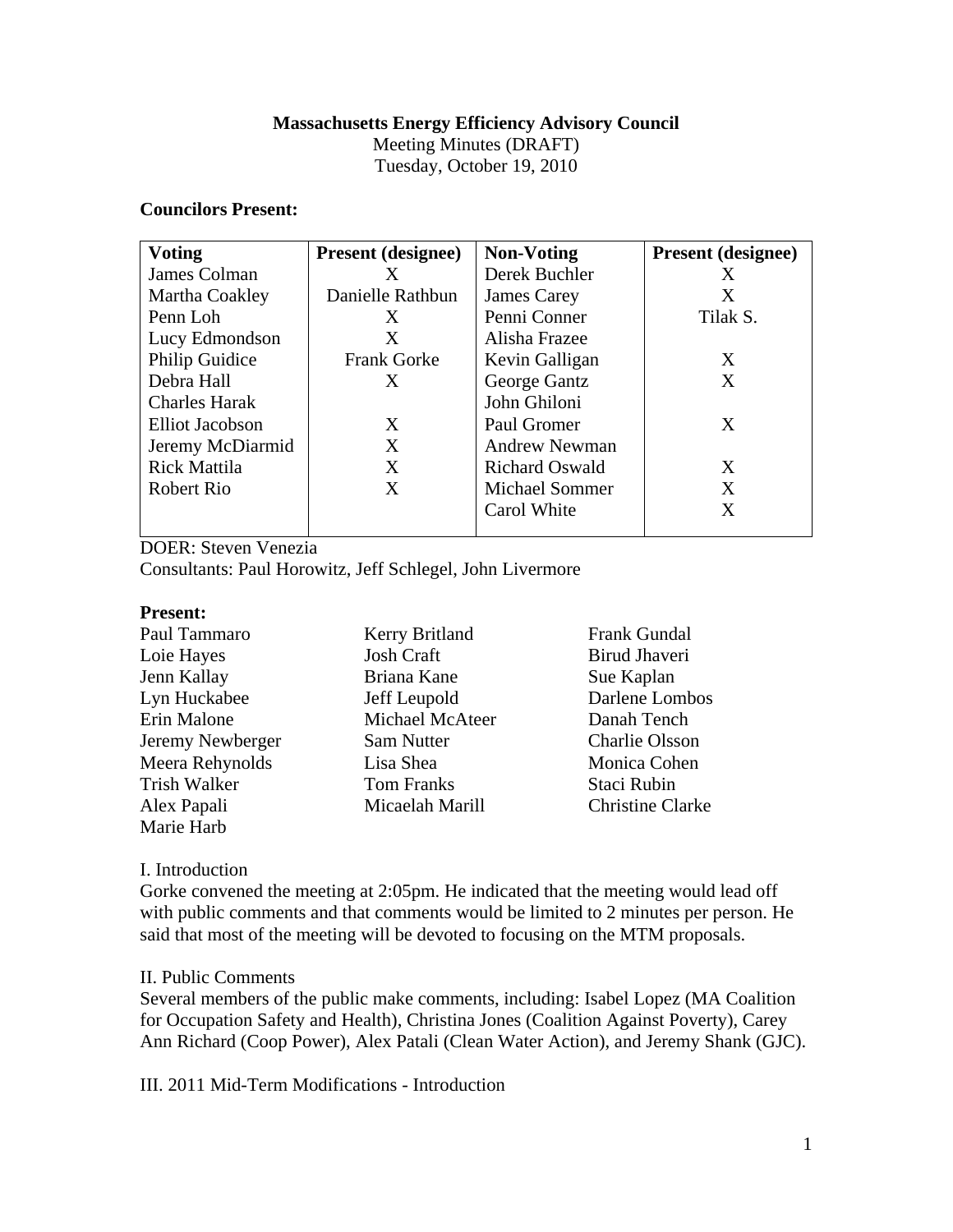Gorke indicated that ACEEE has ranked Massachusetts #2 of 50 states for energy efficiency programs. He said there was a lot to be proud of but a lot more that needed to get done, and that he did not expect that action would be taken on any resolutions at the meeting. He noted that everyone ought to be proud of the 2009 annual report results, and emphasized that it was very important for the PAs to stick to the plans. Gorke said that the electric savings goals are at 99% of plan for 2011, and gas goals are at 96% of plan. He noted the important progress that has been made on financing, with key leaders having spent a lot of time working with the MA Bankers Association and others. Gorke indicated that, while there are still some areas of disagreement (PI, Metrics, Threshold for changes in DPU plans), there have been some productive conversations to date. He emphasized that the goal was to be ready to take action on the MTMs at the next Council meeting.

Schlegel asked the Council to consider whether the DPU guidelines are the appropriate thresholds for issues the Council, and noted that the Consultants propose that the Council may want to have additional guidelines beyond the DPU (20%) threshold. He asked the Council to clarify EEAC criteria for what/when materials are reviewed, at a future meeting. Today, he said, there is good news, there are data yet to be coming, and resolutions to come in November.

Lyne introduced the PAs' four comment themes: EM&V, HEHE, Low-Income MF, Financing & Funding. He thanked DOER, consultants, and others - a lot of work went into this. He indicated that a common template was used to make review easier, and acknowledged that there is a lot of material to digest. Lyne said the big headlines are that the electric PAs are at 99% of savings goal for 2011, and the gas PAs are at 96%, with the PAs very committed to implementing the plans as originally filed for year two. A councilor asked if Council will have a chance to review materials after the Oct  $29<sup>th</sup>$ deadline, with Gorke responding that the Council would be able to take action in November that we hoped the DPU would take into consideration. DPU has not yet announced a calendar.

Shea gave an update on the common EM&V proposal, and noted that that there are 39 studies in 6 research areas, with another 36 studies planned for 2011 and 2012. She noted the good cooperation among all electric and gas PAs.

Buchler gave an update on Residential Heating and Water Heating (HEHE), and noted that the recent evaluation study results showed high free-ridership numbers, over 60% for some measures. He explained that this significantly reduces the ability of PAs to claim savings in 2011, even through the participants are still realizing savings. Buchler noted that the program will explore a "hard-to-reach" component in 2011, and that this is in discussion. Loh expressed interest in this component; Buchler responded that there are not many specifics yet.

Halfpenny gave an update on the Low-Income Multifamily program, and noted that 2010 was the first year of the program, with outstanding participation. She indicated that LEAN has told the PAs that more funding is needed, as the current project pipeline is up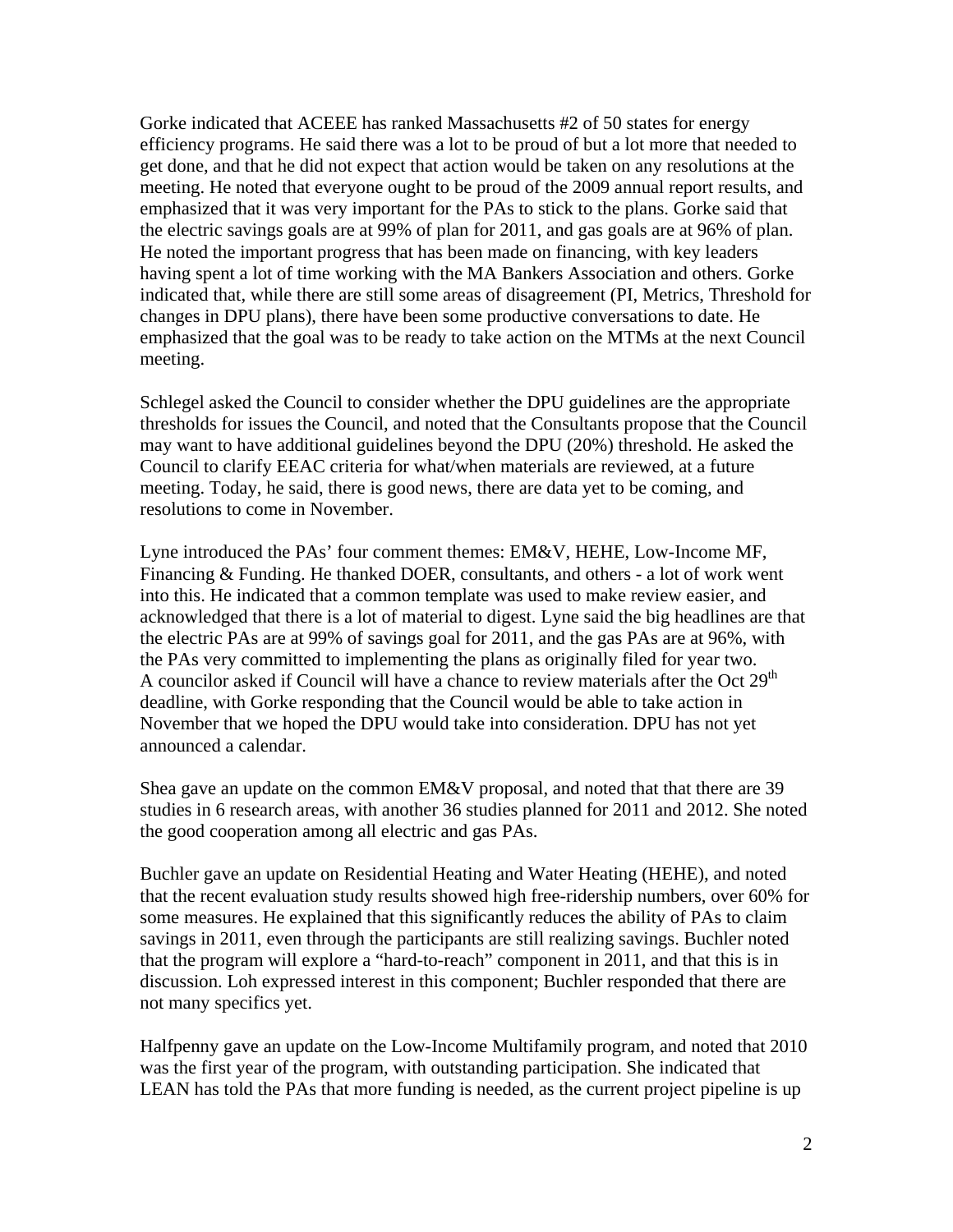to 3 years. Halfpenny noted that the greatest need is heating systems, which tend to be very large and very expensive. She said the PAs recognize this gap in the market that needs to be addressed, and they have increased budgets to treat buildings more comprehensively, looking at high use buildings first. She noted that the PAs have proposed increases in gas budgets to ensure whole building enhancements. Jacobson said that this will help for the next few months, and a more long-term solution needed to be developed.

Subrahmanian gave an update on outside funding, and noted that a big piece of the \$60 million had not yet materialized. He explained that the PAs have expanded loans to new segments – Residential and C&I – and leveraged local banks and lending institution for capital, expertise and customer relationships. He thanked Bob Rio for the PA introduction to the MA Bankers Association reps, and reviewed the principles of the discussed products: 1) Accessible, 2) Streamlined, 3) Flexibility. He noted that the HEAT Loan is, in conjunction with program incentives, now being expanded to Landlords/Investment property, with PAs buying down interest rates to 0%. He said that the PAs are working toward a common application form, with a turnaround time of 24-48 hours. Several Councilors and Gorke commented on the great work and important progress made on financing by the PAs.

### IV. 2011 Mid-Term Modifications – PA Proposals

Schlegel explained a 20% variance over 3-years (savings, budgets) triggers MTM filing in the PAs interpretation, and if there is a 20% variance in 1-year, the PAs interpretation is that they will notify the Council and DPU but not file formal proposals for DPU approval. He noted the importance for the Council to clarify what they want to see going forward (e.g. Council see reductions in savings goals that are less than 20%), and said that this could be clarified after the November meeting. Schlegel noted that it may be reasonable for the Council to have different guidelines than the DPU. Gorke noted the importance of finding the right balance point between micro-managing and looking at the big items.

Each PA gave a very brief overview of their company's proposed mid-term modifications. Gorke thanked the PAs on behalf of DOER and noted that the consultants will soon start their conversation with the PAs to go over questions in preparation for the Oct  $29<sup>th</sup>$  deadline and the November Council meeting.

#### V. TRM Update

Horowitz explained that the TRM document has been in the works for some time, and is intended to capture the calculations that go into deriving prescriptive measure savings. He noted that the Consultant team, with PA input, worked on developing a draft, and that the draft was delivered to the PAs in early August. Horowitz said that the Consultants need to receive the 'final' draft of the TRM so they can start their final review. Newberger noted that a final draft would be circulated on Friday, and will be ready on Oct  $29<sup>th</sup>$  for the filing. He said the PAs need to plug in MTM numbers. Gorke noted that the TRM had been a colossal effort, that a lot of good work had been accomplished, and anticipated that it would be completed soon.